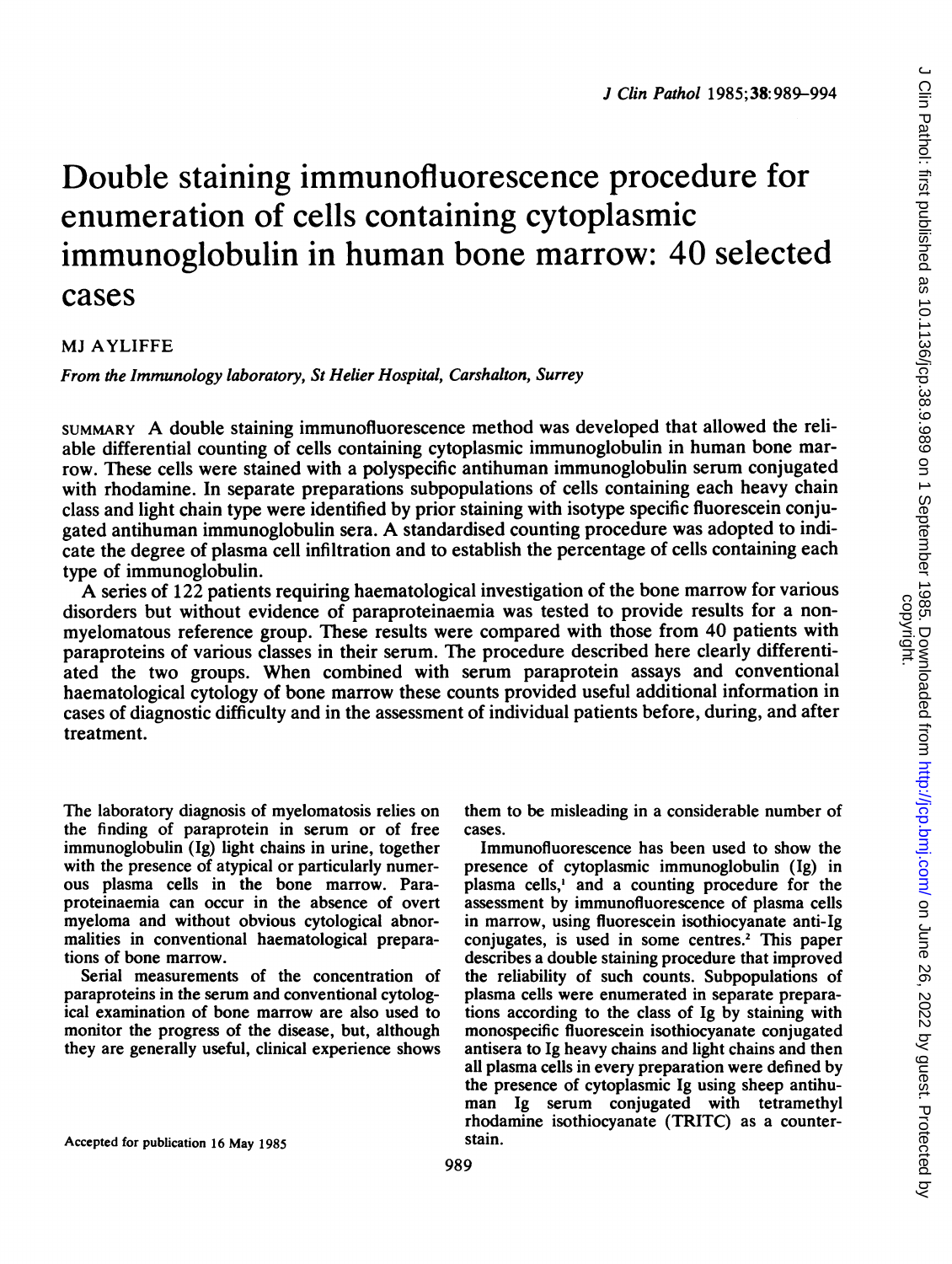FIXATION

Nucleated cells were freed from fragments by vortex mixing, thoroughly washed free of plasma and red blood cells, and deposited on slides using a cytocentrifuge (Shandon, Runcorn).

Samples were centrifuged at 800 g for five minutes. Floating fragments were taken into 2 ml washing fluid in the 15 ml conical centrifuge tube and mixed vigorously in a vortex for 30 seconds. After standing for two minutes any remaining floating fragments were transferred to a second centrifuge tube containing 2 ml washing fluid and vortex mixed for a further 30 seconds to free cells from fragments. The rest of the marrow was taken into a Wintrobe's/haematocrit tube and spun at  $800 g$  for five minutes, and the buffy coat was pooled with the suspensions of cells freed from the fragments. These cells were suspended in 30 ml washing fluid in two tubes and gently centrifuged at  $125 g$  for 15 minutes. The supematant was discarded and the deposit resuspended in washing fluid at a concentration of  $1 \times 10^9$  nucleated cells. The cytocentrifuge was loaded with cleaned, labelled slides, and  $\beta$ 200  $\mu$ VI washed marrow suspension was added to  $\overline{S}$ each cup ( $2 \times 10^5$  nucleated cells) and centrifuged at  $\frac{3}{5}$ 75  $g$  for eight minutes.

The cytocentrifuge procedure was repeated on the other end of the slide to give two spot preparations on each slide. Preparations were dried in air in front of a fan for 15 minutes, and each spot was scored around the edge with a diamond pencil to aid later visualisation. Slides were stored in plastic slide boxes with silica gel inside sealed plastic bags at - 70°C for up to two years: they were fixed immediately before staining.

# FLUORESCENCE CONJUGATES

Monospecific fluorescein isothiocyanate conjugated antisera to human IgG, IgM, IgA, IgD,  $\kappa$  light chains, and  $\lambda$  light chains were obtained from commercial sources (Wellcome Diagnostics, Beckenham, and Dakopatts, Denmark). Polyspecific TRITC conjugated antihuman Ig serum kindly donated by Dr S Chantler (Wellcome Reagents) was used as the counterstain, and <sup>a</sup> TRITC conjugated antibovine serum albumin reagent (Becton Dickinson) provided the control for non-Ig specific rhodamine staining. was loaded with cleaned, labelled slides, and  $\frac{2000 \text{ }\mu\text{U}}{M}$  washed marrow suspension was added to  $\frac{200 \text{ }\mu\text{U}}{M}$  washed marrow suspension was added to  $\frac{25}{55}$  for eight minutes.<br>The cytocentrifuge proce

# CONJUGATE TITRATION

Fluorescein isothiocyanate conjugates were titrated

#### Preparations for cytocentrifugation

Take up to 1ml of marrow into 0 5ml<br>of 5% disodium edetate/phosphate buffered soline anticoagulant Centrifuge S80g for 5minutes

|<br>| Take floating fragments into<br>| wash fluid in 15ml centrituge tube A<br>| wash fluid in 15ml centrituge tube A

Vortex mix 30seconds

Transfer floating particles to second<br>centrifuge tube B Vortex mix in 2ml wash fluid for 30 seconds

Take rest of marrow into haematocrit tube Vortex mix in 2ml wash fluid<br>B<br>Take rest of marrow into have<br>Centrifuge 800g for Sminutes<br>Transfer buffy coat to tube A Transfer buffy coat to tube A

> Pool contents of tubes A and B with<br>\\, buffy coat from haematocrit and mix\ Split suspension equally between A and B Make eoch tube up to 15ml with wash ftuid Mix thoroughly Centrifuge 125g for 15 minutes Discord supernatant

Pool deposited cells in 1ml cold wash fluid<br>Count nucleated cells in haemocytometer  $\begin{array}{ccc} \begin{bmatrix} 1 & 0 \end{bmatrix} & \begin{bmatrix} \begin{bmatrix} 1 & 0 \end{bmatrix} & \begin{bmatrix} 2 & 0 \end{bmatrix} & \begin{bmatrix} 3 & 0 \end{bmatrix} & \begin{bmatrix} 3 & 0 \end{bmatrix} & \begin{bmatrix} 4 & 0 \end{bmatrix} & \begin{bmatrix} 5 & 0 \end{bmatrix} & \begin{bmatrix} 6 & 0 \end{bmatrix} & \begin{bmatrix} 6 & 0 \end{bmatrix} & \begin{bmatrix} 6 & 0 \end{bmatrix} & \begin{bmatrix} 6 & 0 \end{bmatrix} & \begin{bmatrix} 6 &$ 

> Lood cytocentrifuge with cleaned Add 0.2ml washed cell suspen of each cup Centrifuge 75g for Sminutes Repeot cytocentrifuge procedue on other end of slde to give two spots on each Air dry in fan for ISminutes Store at -70°C for up to 2years in slide boxes

Fig. 1 Preparations for cytocentrifugation

## Material and methods

#### SAMPLES FROM PATIENTS

Bone marrow aspirates were collected from 122 inpatients requiring haematological investigation for various reasons; none of them had a serum paraprotein concentration detectable by electrophoresis on cellulose acetate. In addition, samples of marrow were taken from 40 patients with confirmed paraprotein. Fragments of marrow were taken into 0 <sup>5</sup> ml of 5% disodium edetate in phosphate buffered saline ( $pH$  7 $\cdot$ 2). Conventional marrow smear preparations were made at the same time.

## WASHING FLUID

Washing fluid was prepared according to the following procedure: phosphate buffered saline (pH 7.2) 682 ml; 5% disodium edetate in phosphate buffered saline 91 ml; and 22% sterile bovine serum albumin (Biotest, Frankfurt) 227 ml. The phosphate buffered saline and disodium edetate were mixed and sterilised by autoclaving at 121°C for 20 minutes. After cooling the bovine serum albumin was added and the mixture adjusted to  $pH$  6.8 with sodium bicarbonate powder.

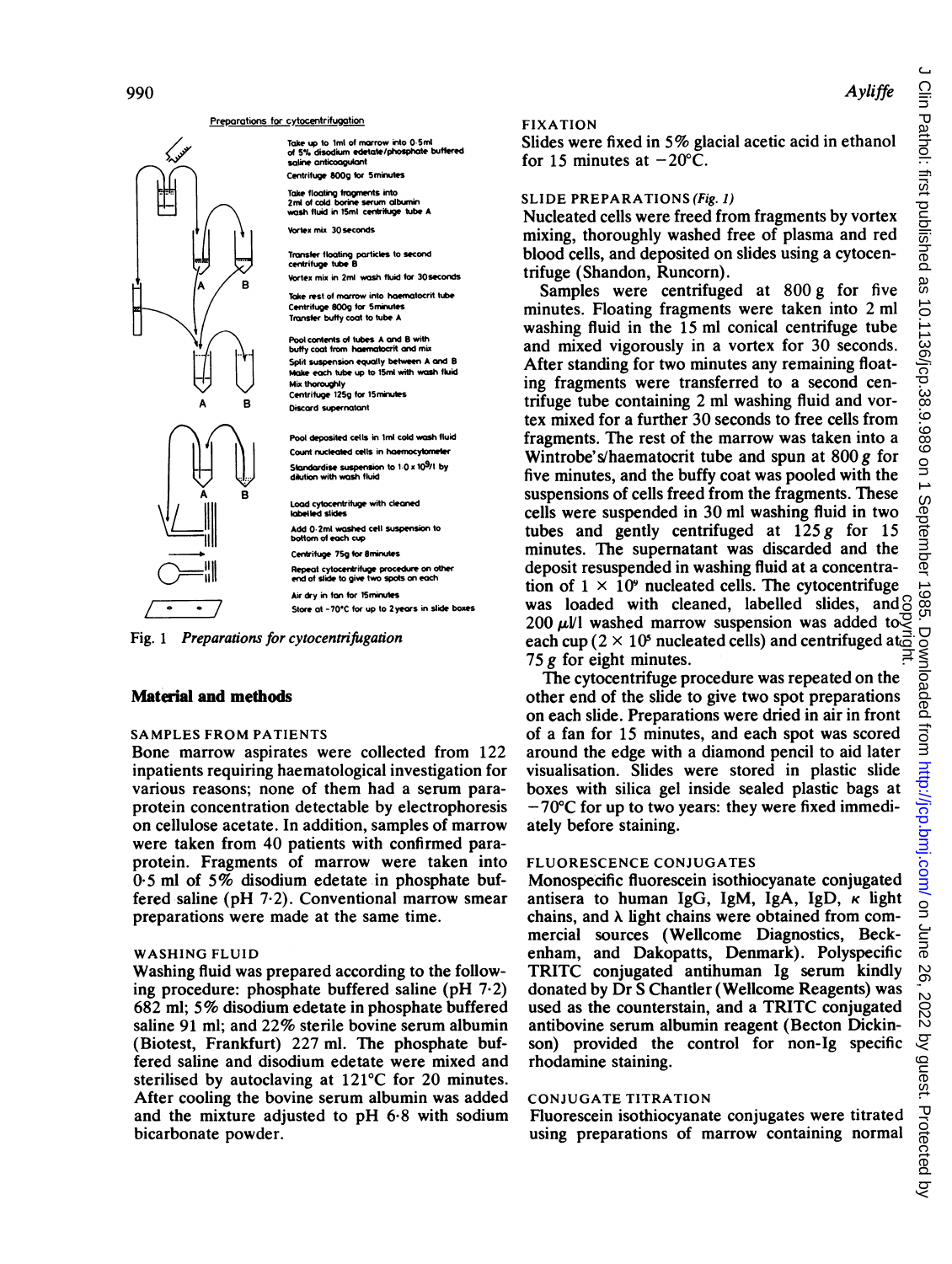

Fig. 2 Procedure for bone marrow staining.

plasma cells to determine their optimal working dilutions. These conjugates were then tested on preparations of myelomatous marrows of known isotype to check their specificity. The dilution for anti-Ig TRITC was determined by titration on preparations optimally stained with each of the fluorescein isothiocyanate conjugated antisera. The antibovine serum albumin TRITC dilution was obtained by comparison with the anti-Ig TRITC reagent, at its optimal dilution for use, by absorbtiometry at 540 nm.

## STAINING METHOD (Fig 2)

Four slides (eight preparations) were transferred from storage boxes to fixative at  $-20^{\circ}$ C, taking care to avoid condensation on the unfixed preparations. After fixation for 15 minutes slides were washed in three changes of phosphate buffered saline for one hour, at 4°C, using a magnetic stirrer. Slides were dried around the preparations, and each preparation was marked with a diamond pencil according to the conjugate it was to receive. Optimally diluted fluorescein isothiocyanate conjugates were centrifuged to clear any deposits and applied to the six appropriate preparations of marrow for 30 minutes at room temperature in a humid box. (Two preparations were left in phosphate buffered saline during this period as they did not require fluorescein

isothiocyanate staining). Fluorescein isothiocyanate  $x_0$   $\frac{M_{\text{UV}}\text{G}v_{\text{C}}\text{W}}{m_{\text{UV}}\text{G}m_{\text{C}}}}$  conjugates were rinsed off in phosphate buffered<br>Fix in methods of -20.000 saline, and the slides were washed for 10 minutes in saline, and the slides were washed for 10 minutes in phosphate buffered saline with constant mixing to remove unbound antibody. The slides were again dried around the preparations, and the diluted anti-Ig TRITC reagent was applied to each preparaton. At this point the last two preparations were removed from the phosphate buffered saline wash; the first was stained with anti-Ig TRITC alone and<br>the other with anti bovine serum albumin TRITC as 50% May Grunwald the other with anti bovine serum albumin TRITC as<br>stain 7mmates<br>a control. Slides were incubated in rhodamine con-<br> $\sqrt{2\pi}$  invates for 30 minutes rineed in phosphate buffared jugates for 30 minutes, rinsed in phosphate buffered saline, and finally washed in three changes of phosphate buffered saline for one hour with mixing. The slides were mounted in glycerol/phosphate buffered saline mountant (Citifluor, London).

A separate slide was stained by May Grunwald 10% Giemsa Giemsa technique for conventional haematological stain 17 minutes cytology cytology.

#### MICROSCOPY

Slides were examined using a Zeiss photomicroscope III fitted with <sup>a</sup> HBO <sup>50</sup> W high pressure mercury lamp and an epifluorescence condenser that facilitated selection of both fluorescein isothiocyanate and TRITC filter sets. The filter sets fitted for fluorescein isothiocyanate fluorescence comprised a blue interference exciter filter 455-490, and FT 510 beam splitter, and a 520-560 band pass barrier filter. For TRITC fluorescence <sup>a</sup> BP 546/7 exciter filter, an FT 580 beam splitter, and an LP 590 red barrier filter were used.A planapochromatic  $\times$  40 oil immersion objective was used throughout.

#### COUNTING PROCEDURE

The bovine serum albumin TRITC preparation was examined with the TRITC filter set first for evidence of non-Ig specific rhodamine staining. This was usually absent, but in the few cases that gave discernible rhodamine staining this background was taken into account in the assessment of cells stained with anti-Ig TRITC. The total plasma cell number was determined by counting 500 consecutive nucleated cells in the preparation stained with anti-Ig TRITC alone and recording the number with cytoplasm brightly stained with rhodamine.

The differential count of plasma cells was made by taking each stained preparation in turn and counting 100 consecutive cells containing Ig (red staining) and recording how many were also stained green when examined with the fluorescein isothiocyanate filter set. Thus every cell counted was examined using both filter sets. Morphological observations about stained cells were recorded.

Finally, <sup>a</sup> parallel preparation stained by the May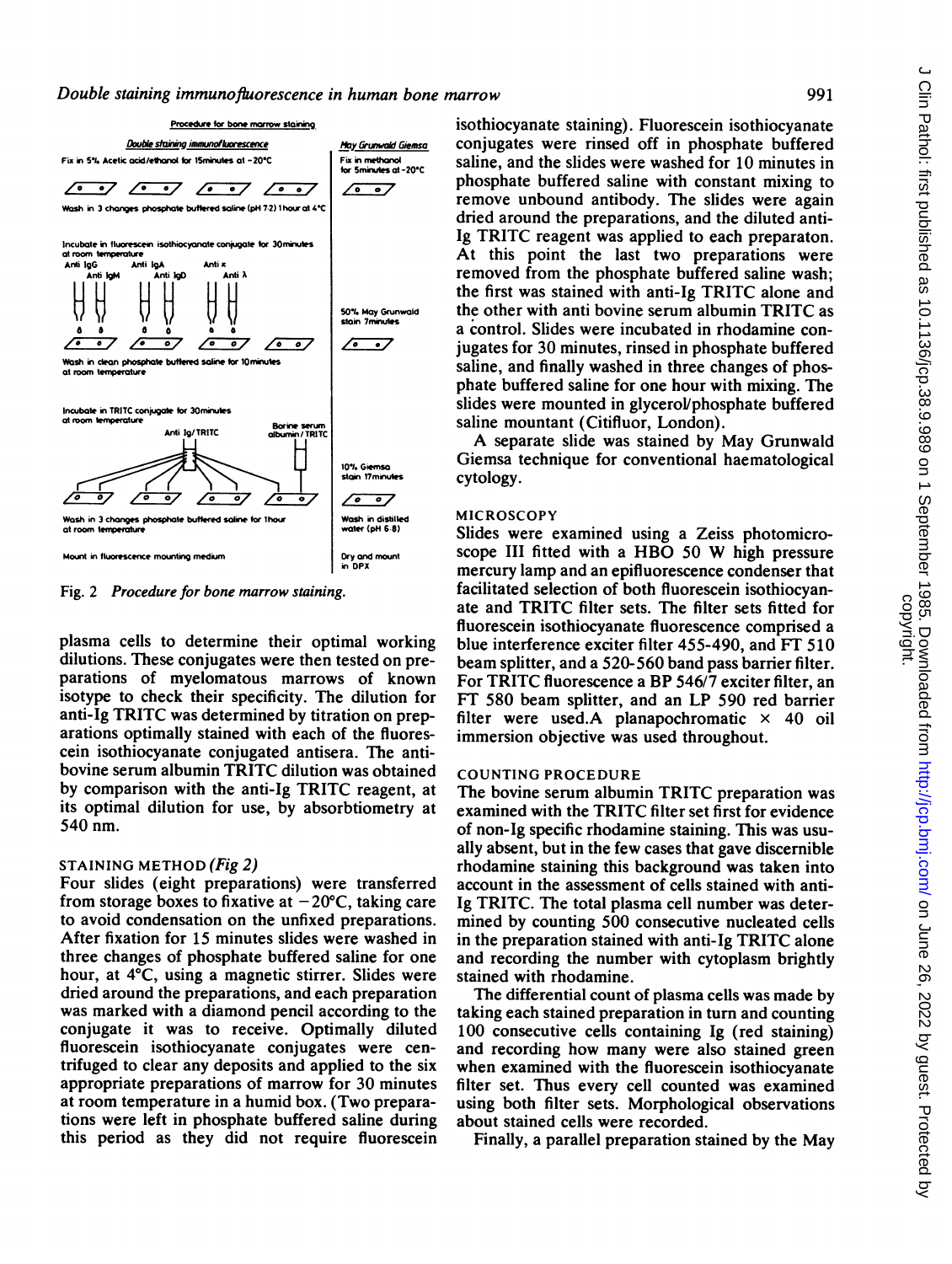#### **Ayliffe**

|                                                           | Mean $(SEM)$ (%)                                             | Reference range for patients without<br>paraprotein (mean ±2SD) (%) |
|-----------------------------------------------------------|--------------------------------------------------------------|---------------------------------------------------------------------|
| Cells containing Ig expressed as % of nucleated cells     | 6(0.6)                                                       | $1 - 11$                                                            |
| Differential counts<br>IgG<br>IgM<br>IgA<br>IgD<br>κ<br>λ | 53(2.0)<br>7(1.3)<br>37(2.3)<br>2(0.5)<br>63(1.3)<br>37(1.1) | $31 - 75$<br>$1 - 21$<br>$12 - 62$<br>$<1-7$<br>49-77<br>$25 - 49$  |
| $\kappa$ : $\lambda$ ratio                                | 1.73(0.08)                                                   | $0.85 - 2.61$                                                       |

Table 1 Incidence of cells containing cytoplasmic Ig in bone marrow of 122 patients requiring haematological investigaton but without paraprotein in their serum

Grunwald Giemsa method was examined to correlate cytological features with the immunofluorescence findings.

#### **Results**

Non-Ig specific staining in the bovine serum albumin

TRITC control slide was usually insignificant. Eosinophils and their precursors stained avidly with rhodamine but were easily distinguished from plasma cells by their coarse granularity. Macrophages sometimes stained weakly with both rhodamine and fluorescein conjugates but in a non-Ig specific manner. In the few samples in which

Table 2 Incidence ofcells containing cytoplasmic immunoglobulin in bone marrow of4O patients with paraproteinaemia. together with incidence of distribution according to heavy chain class and light chain type

| Case No | <b>Serum</b><br>paraprotein | Plasma cell<br>( %)     | % of cells of each type |                         |                |                |                | Ratio          |          |           |
|---------|-----------------------------|-------------------------|-------------------------|-------------------------|----------------|----------------|----------------|----------------|----------|-----------|
|         |                             |                         | lgG                     | <b>IgM</b>              | <b>IgA</b>     | lgD            | $\pmb{\kappa}$ | λ              | κλ       |           |
| 1       | Gĸ                          | 34                      | 100                     | $\leq$ 1                |                | $\leq$ 1       | 99             | <1             | >99      | copyright |
| 2       | Gĸ                          | 32                      | 98                      | 1                       |                | $\leq$ 1       | 97             | 1              | 97       |           |
| 3       | Gĸ                          | 3                       | 97                      | $\overline{2}$          | 3              | $\leq$ 1       | 95             | 6              | 16       |           |
|         | Gĸ                          | 45                      | 99                      | $\leq$ 1                | $\leq$ 1       | $\mathbf{1}$   | 99             | 1              | 99       |           |
|         | Gĸ                          | 24                      | 97                      | 1                       | 1              | $\leq$ 1       | 99             | 1              | 99       |           |
| 6       | Gλ                          | 17                      | 98                      | $\leq$ 1                | $\overline{2}$ | $\leq$ 1       | 5              | 92             | 0.05     |           |
|         | Gλ                          | 16                      | 93                      | 3                       | 8              | $\leq$ 1       | 4              | 91             | $0 - 04$ |           |
| 8       | Gλ                          | 12                      | 99                      | $\leq$ 1                | $\leq$ 1       | $\leq$ 1       | $\leq$ 1       | 98             | < 0.01   |           |
| 9       | Gλ                          | 6                       | 78                      | 6                       | 16             | 1              | 34             | 61             | < 0.56   |           |
| 10      | Gλ                          | 17                      | 98                      | $\leq$ 1                | $\leq$ 1       | <1             | 6              | 95             | < 0.06   |           |
| 11      | Mĸ                          | 9                       | 12                      | 87                      | 1              | 3              | 89             | 6              |          |           |
| 12      | Mĸ                          | $\overline{\mathbf{4}}$ | 3                       | 98                      |                |                |                |                | 15       |           |
| 13      | Mκ                          | 14                      | $\overline{c}$          |                         | $\leq$ 1       | <1             | 96             |                | 96       |           |
|         | Mĸ                          |                         |                         | 95                      | 2              | <1             | 97             | 2              | 48       |           |
| 14      |                             | 18                      |                         | 97                      | 1              | 1              | 100            | $\overline{c}$ | 50       |           |
| 15      | Mκ                          | 20                      | $\overline{c}$          | 97                      | 3              | $\leq$ 1       | 96             | 5              | 19       |           |
| 16      | Mλ                          | 11                      | 12                      | 63                      | 15             | 18             | 36             | 66             | 0.55     |           |
| 17      | Мλ                          | 9                       | 35                      | 38                      | 17             | $\overline{2}$ | 43             | 58             | 0.74     |           |
| 18      | Mλ                          | $\mathbf{1}$            | 44                      | 26                      | 28             | $\leq$ 1       | 48             | 57             | 0.94     |           |
| 19      | Dλ                          | 57                      | $\leq$ 1                | $\leq$ 1                | $\leq$ 1       | 100            | $\leq$ 1       | 100            | < 0.01   |           |
| 20      | Dλ                          | 14                      | $\frac{2}{6}$           | 1                       | $\leq$ 1       | 96             | $\overline{2}$ | 90             | 0.02     |           |
| 21      | Aκ                          | 3                       |                         | 2                       | 94             | $\mathbf{1}$   | 87             | 9              | 10       |           |
| 22      | Aκ                          | $\overline{c}$          | 6                       | $\leq$ 1                | 95             | $\leq$ 1       | 96             | $\overline{2}$ | 48       |           |
| 23      | Aκ                          | 6                       | 18                      | 2                       | 86             | $\overline{c}$ | 78             | 18             |          |           |
| 24      | Aκ                          | 9                       | 28                      | $\overline{\mathbf{4}}$ | 65             | $\leq$ 1       | 71             | 23             |          |           |
| 25      | Aκ                          | 17                      | 11                      | 3                       | 92             | $\leq$ 1       | 93             | 3              | 31       |           |
| 26      | Aλ                          | 31                      | $\leq$ 1                |                         | 99             | $\leq$ 1       | $\leq$ 1       | 100            | < 0.01   |           |
| 27      | Αλ                          | 11                      | 10                      | 3                       | 84             | 1              | 17             | 86             | < 0.2    |           |
| 28      | Αλ                          | 81                      | <1                      | $\leq$ 1                | 100            | $\leq$ 1       | $\leq$ 1       | 100            | < 0.01   |           |
| 29      | Αλ                          | 26                      | $\leq$ 1                | $\leq$ 1                | 100            | $\leq$ 1       | <1             | 100            | < 0.01   |           |
| 30      | Αλ                          | 76                      | $\leq$ 1                | $\leq$ 1                | 100            | <1             | <1             | 100            | < 0.01   |           |
| 31      | κ                           | 54                      | $\overline{2}$          | 1                       | 2              | $\leq$ 1       | 100            | <1             | >100     |           |
| 32      | κ                           | 6                       | 6                       | $\leq$ 1                | 3              | $\leq$ 1       | 95             | 5              | 19       |           |
| 33      | к                           | 66                      | <1                      | $\leq$ 1                | $\leq$ 1       | $\leq$ 1       | 96             | $\leq$ 1       | $>96$    |           |
| 34      | κ                           | 64                      | <1                      | $\leq$ 1                | <1             | $\leq$ 1       | 99             | $\leq$ 1       | >99      |           |
| 35      | ĸ                           | 10                      | 27                      | 11                      | 19             | 1              | 79             | 15             | 9.4      |           |
| 36      | λ                           | 40                      | $\leq$ 1                | $\leq$ 1                | <1             | $\leq$ 1       | $<$ 1          | 100            | < 0.01   |           |
| 37      | λ                           | 36                      | 3                       | 1                       | $\overline{2}$ | <1             | 4              | 96             | 0.04     |           |
| 38      |                             | 36                      |                         | $\leq$ 1                | $\leq$ 1       | $\leq$ 1       |                | 98             | 0.03     |           |
| 39      | λ                           | 79                      |                         | $\leq$ 1                | $\leq$ 1       | $\leq$ 1       |                | 99             | 0.01     |           |
| 40      | λ                           | 41                      | 7                       | $\leq$ 1                | 7              | $\leq$ 1       | 8              | 92             | $0 - 08$ |           |
|         |                             |                         |                         |                         |                |                |                |                |          |           |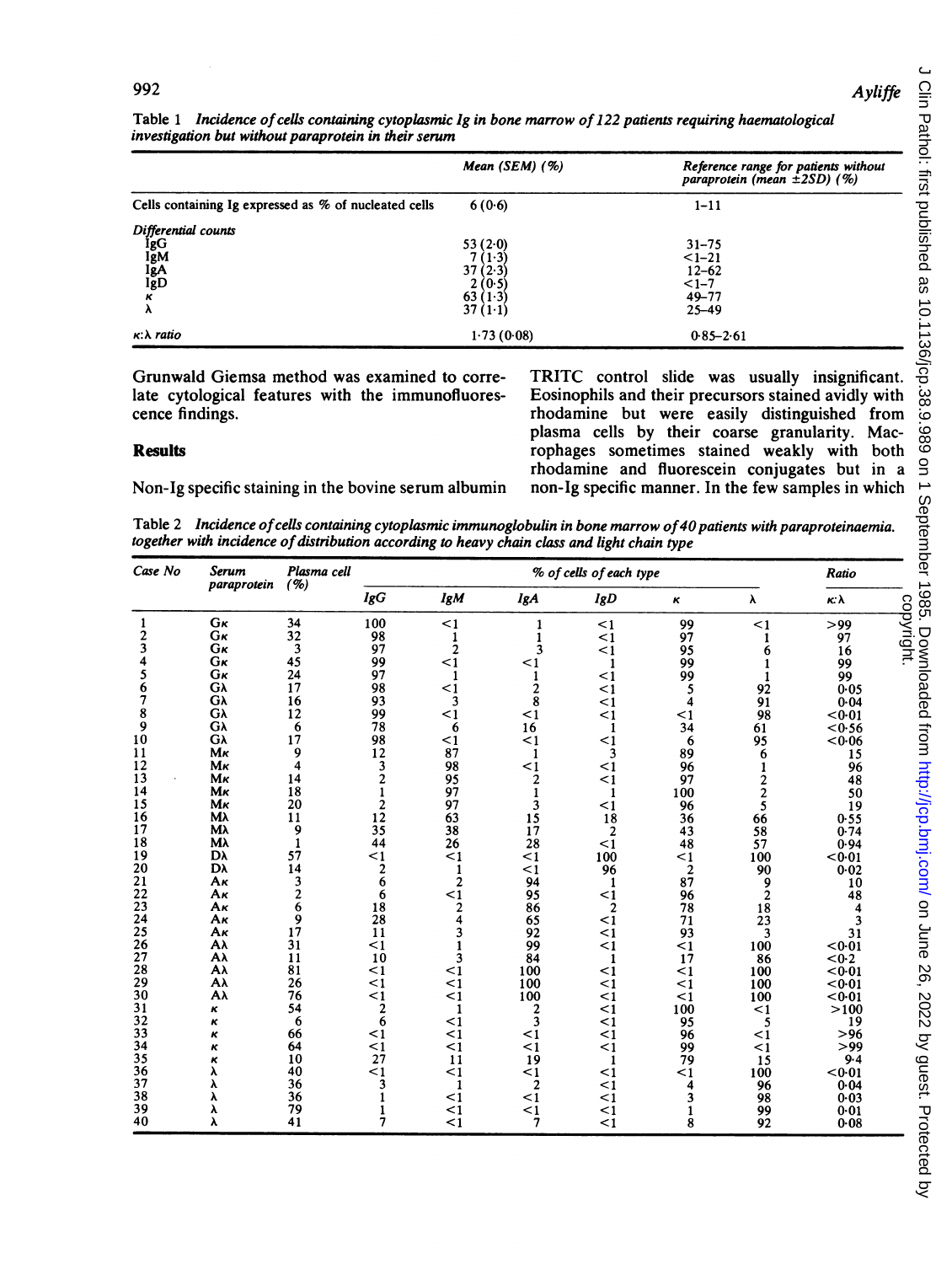background staining was appreciable it was never as intense as the staining of cells containing Ig in the anti-Ig stained preparations.

Most cells that stained were of typical plasma cell morphology; some samples, however, contained cells of more lymphocytoid appearance which also contained cytoplasmic immunoglobulin. Occasionally, lymphocytes with a surface membrane distribution of Ig were seen; these were excluded from the counts, although their presence was recorded.

The mean value for the incidence of cells containing cytoplasmic immunogiobulin in patients without serum paraprotein by this method was 6% (SEM 0.6). Table <sup>1</sup> presents the results for the differential counts, together with the ratio of cells containing  $\kappa$ and  $\lambda$  light chains. A reference range derived from these results facilitated comparison when the results in each patient were assessed (Table 1).

Table 2 shows the results obtained from testing the bone marrow of patients with readily detectable paraprotein in their serum together with the immunochemical class of their paraprotein.

## **Discussion**

Immunochemical assays of serum and urine, together with haematological assessment of bone marrow, are widely used in the investigation of myeloma and monoclonal gammopathies of undetermined significance. The presence of cytoplasmic Ig in bone marrow cells shown by immunofluorescence has been used to elucidate cases in which diagnosis has been difficult.<sup>3</sup>

In the original method separate preparations were stained with monospecific fluorescein conjugated antisera to each Ig heavy chain and light chain type.2 The cells staining in each heavy chain stained preparation were counted and expressed as a percentage of the total counted in all the heavy chain preparations. Similar procedures were carried out for the light chain counts. Thus the sums of the heavy chain counts and of the light chain counts were always 100%. Alternatively, the stained cells could be counted in a defined number of optical microscope fields or the counts for each preparation could be expressed as a total of the nucleated cells seen.

These counts showed monoclonal proliferations in most cases in which they existed, but inaccuracies resulting from the differences in the distribution of cells between one preparation and another limited their value in showing fine variations of pathological importance and in the assessment of progression of disease or response to treatment.

The procedure described here overcame these objections in that the fluorescein isothiocyanate stained cells in each preparation were counted as a proportion of the cells containing Ig, as defined by staining with anti-Ig TRITC in that same preparation. The sum of the heavy chain percentages and the sum of the light chain types were usually around 100%; if they were outside the range 90-110% then the tests were repeated or an explanation (such as free light chain disease) was sought. The double staining procedure thus increased accuracy and provided an element of internal control. Double staining of single cells with easily differentiated colours for different determinants represented an advantage of immunofluorescence over conventional enzyme immunohistochemical methods.4

Attention to technical details was essential in handling the bone marrow cells, particularly in washing them free of plasma and standardising their concentration before making the slide preparations. The method was economical in reagents, and the commercially available conjugated antisera were reliable. Although it was acceptable to use sera from different species, there was some degree of cross reaction which enhanced the second antibody staining when a first antibody (rabbit) and second antibody (sheep) were used. It was therefore preferable to use antisera raised in the same species. The procedure for staining could be shortened with only a slight loss in clarity by applying both the fluorescein isothiocyanate and TRITC conjugated antisera as <sup>a</sup> mixture at the same time; equal parts of both reagents were mixed at twice the optimal concentration used in the recommended procedure.

Ethical considerations precluded the establishment of a range of reference values derived from normal healthy subjects for comparison with patients in these tests, and it may be that such values would not be particularly appropriate to clinical practice. The figures for subjects without a paraprotein presented here are the results from a cross section of patients presenting for bone marrow cytology as part of their haematological investigation in a district general hospital.

The figures for total plasma cells were generally slightly higher than those obtained at cytological examination because the criteria were differentthat is, in this investigation plasma cells were defined as cells with a cytoplasm that stained brightly for Ig. The differential figures show the cells that produce IgG to have the widest range.

IgM cells are relatively uncommon in human bone marrow, suggesting that the marrow is not a principal site for the production of IgM. Experiments on mice have shown that production of marrow antibody is much less evident in primary (usually IgM) immune responses than that in secondary responses.5 The low incidence of cells containing IgM in human bone marrow could also account for